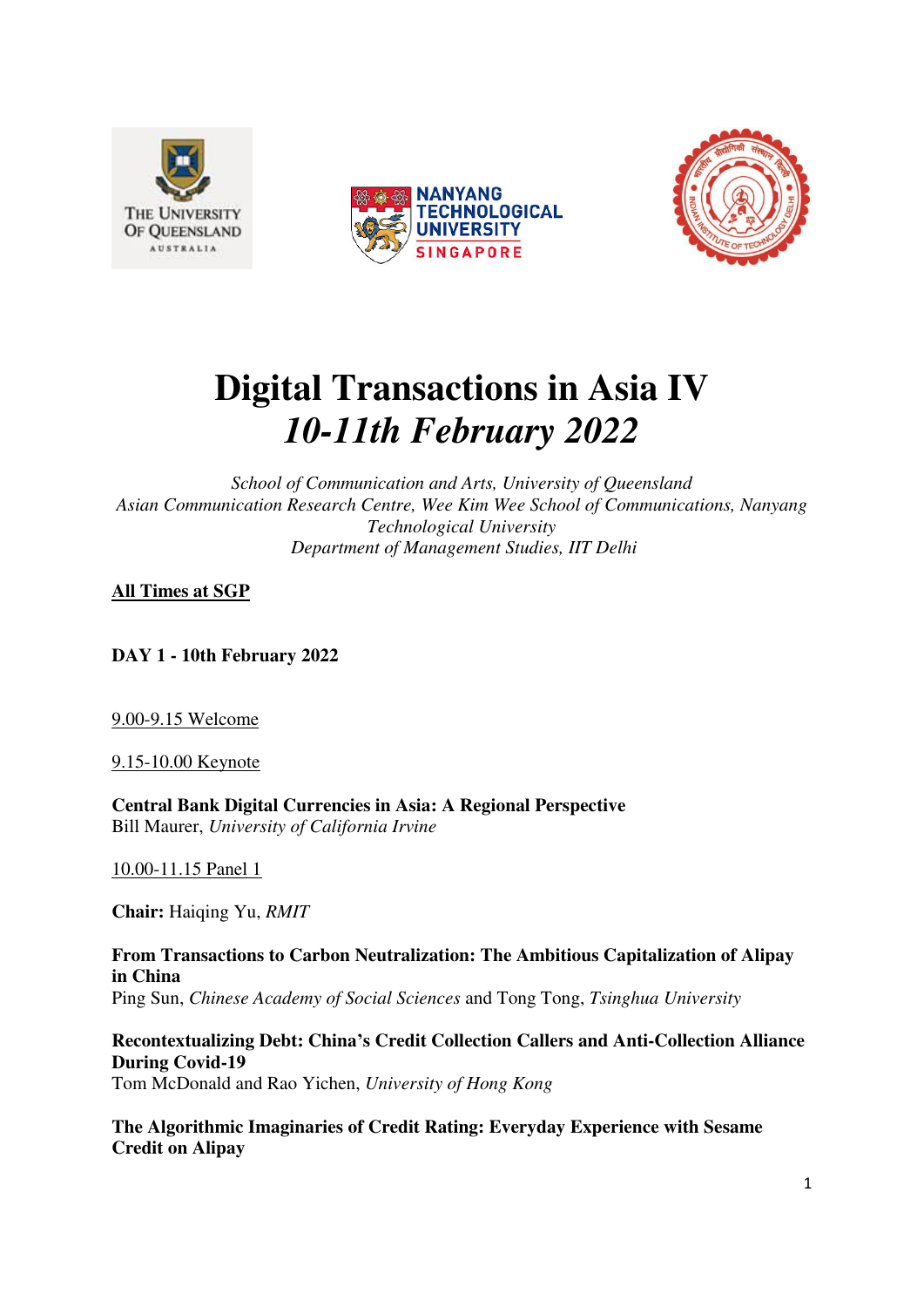Fan Liang, *Duke Kunshan University* and Haiqing Yu, *RMIT University*

# 11.15-11.30 Virtual Tea

#### 11.30-12.45 Panel 2:

**Chair:** Adrian Athique, *University of Queensland* 

#### **Digital Loan Sharks And Regulatory Framework In The Developing World: Case Of India**

Kawaljit Kaur and P. Vigneswara Ilavarasan, *Indian Institute of Technology Delhi*

**Invoking Blockchain Technology in e-Government Services: A Cybernetic Perspective**  Stuti Saxena and Richa Thapliyal *Graphic Era University, Dehradun* 

#### **Mobilising Citizen Participation Against Corruption in India: A Study of Three ICT-Based Civil Society Initiatives from the Grassroots**

Anwesha Chakraborty, *University of Bologna* and Preeti Raghunath, *Monash University, Malaysia*.

#### 12.45-13.45 LUNCH

#### 13.45-15.00 Panel 3 - India

**Chair:** P. Vigneswara Ilavarasan, *Indian Institute of Technology Delhi*

#### **Trudging Along: Adoption and Non-Adoption of Mobile Payment Platforms among Street Vendors in India**

Shubh Majumdarr and Rajiv George Aricat, *Indian Institute of Management Ranchi*

#### **Tale of Two 'Data Cities': Platform Urbanisms and Everyday Transactions in India**  Preeti Raghunath, *Monash University, Malaysia*, and Kuriakose Mathew, *Amity Institute of Social Science*.

**Consumer Experiences in Mobile Payment Services: Text Analytics of User Generated Reviews**  Sachin Kumar Sharma, *Indian Institute of Technology Delhi* 

15.00-15.15 virtual Tea

15.15-16.00 Keynote

**Feminizing transactions: Learning from the FemLabCo Project**  Usha Raman, *Department of Communication, University of Hyderabad*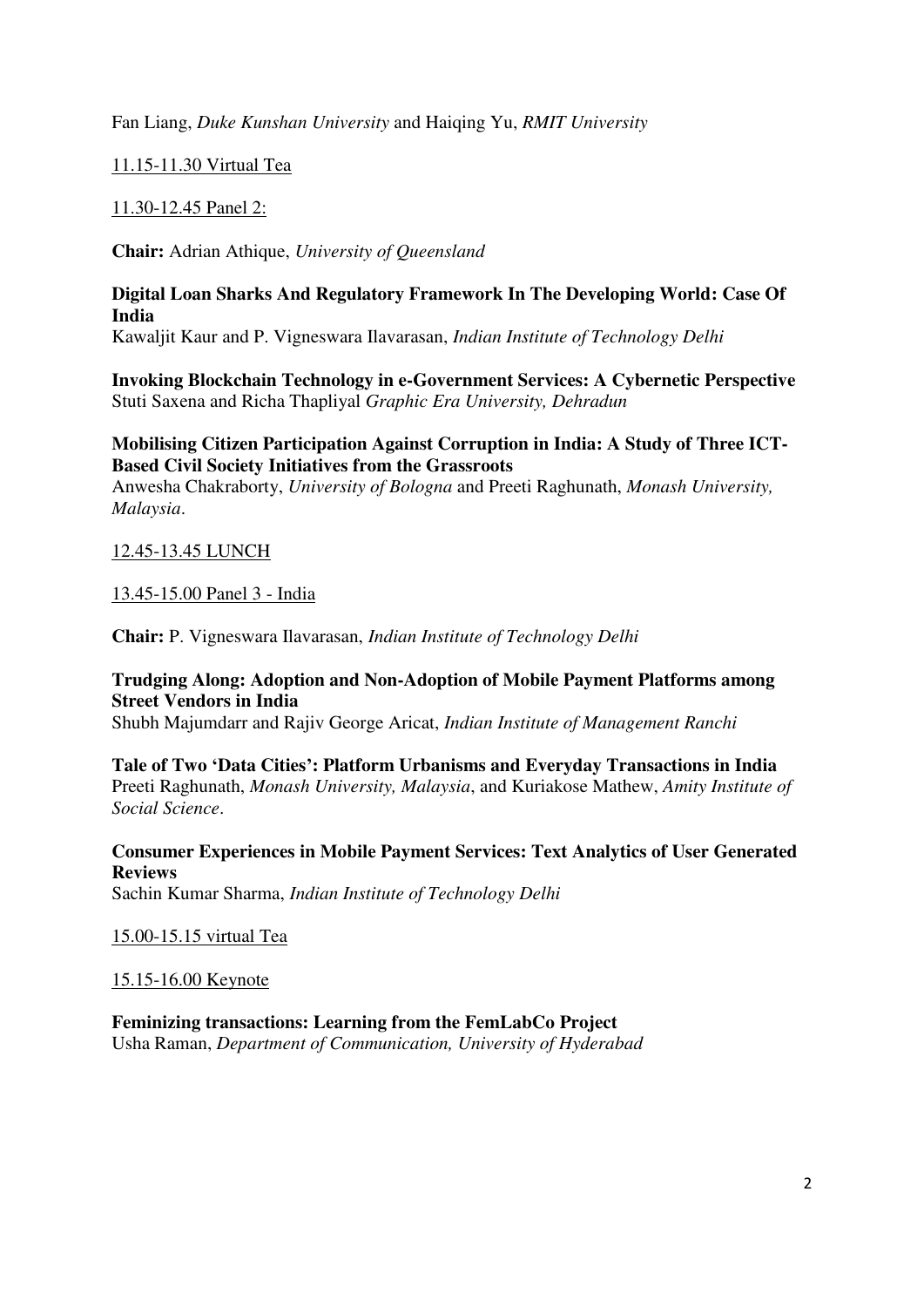# **DAY 2 - 11th February 2022**

#### 9.00-9.15 Welcome

#### 9.15 - 10.00 Keynote

**From Blocking to Brokering: The Geopolitics of Digital Infrastructures Across the Asia-Pacific**  Heather A. Horst, *Institute for Culture and Society, Western Sydney University*

10.00-11.10 Plenary 1

#### **Digital Transactions at the (Singaporean) Crossroads**

**Chair**: Gerard Goggin (NTU)

**Teleview and the Digital Aspirations of the Infrastructural State**  Hallam Stevens, *NTU* 

**Does Digital Technology help SMEs to Innovate? How?'** Boh Wai Fong, *Nanyang Business School* 

**Super-Apps and Transactional Creep: Modalities and**  Lim Sun Sun, *Singapore University of Technology and Design* 

**Fantasies of Rehabilitation: Disability and Food Delivery Platforms**  Renyi Hong, *National University of Singapore* 

11.10-11.25 virtual Tea

11.25-12.50 Panel 4

**Chair:** Haiqing Yu, *RMIT*

**Decentralisation and Neoliberalisation: Artist-Audience Interaction in the Blockchain-Based Music Streaming Platform Audius**  Mick Vierbergen, *Hong Kong Baptist University*

**What is a 'Good' Copyright System for Digital Transactions in Asia? Reflections From Myanmar**  Bondy Kaye, *Queensland University of Technology* 

# **Wikipedia and the Pandemic: A Case Study of Digital Work, Labour and Professionalism.**

Bunty Avieson, *University of Sydney* and Suruchi Mazumdar, *Nanyang Technological University*